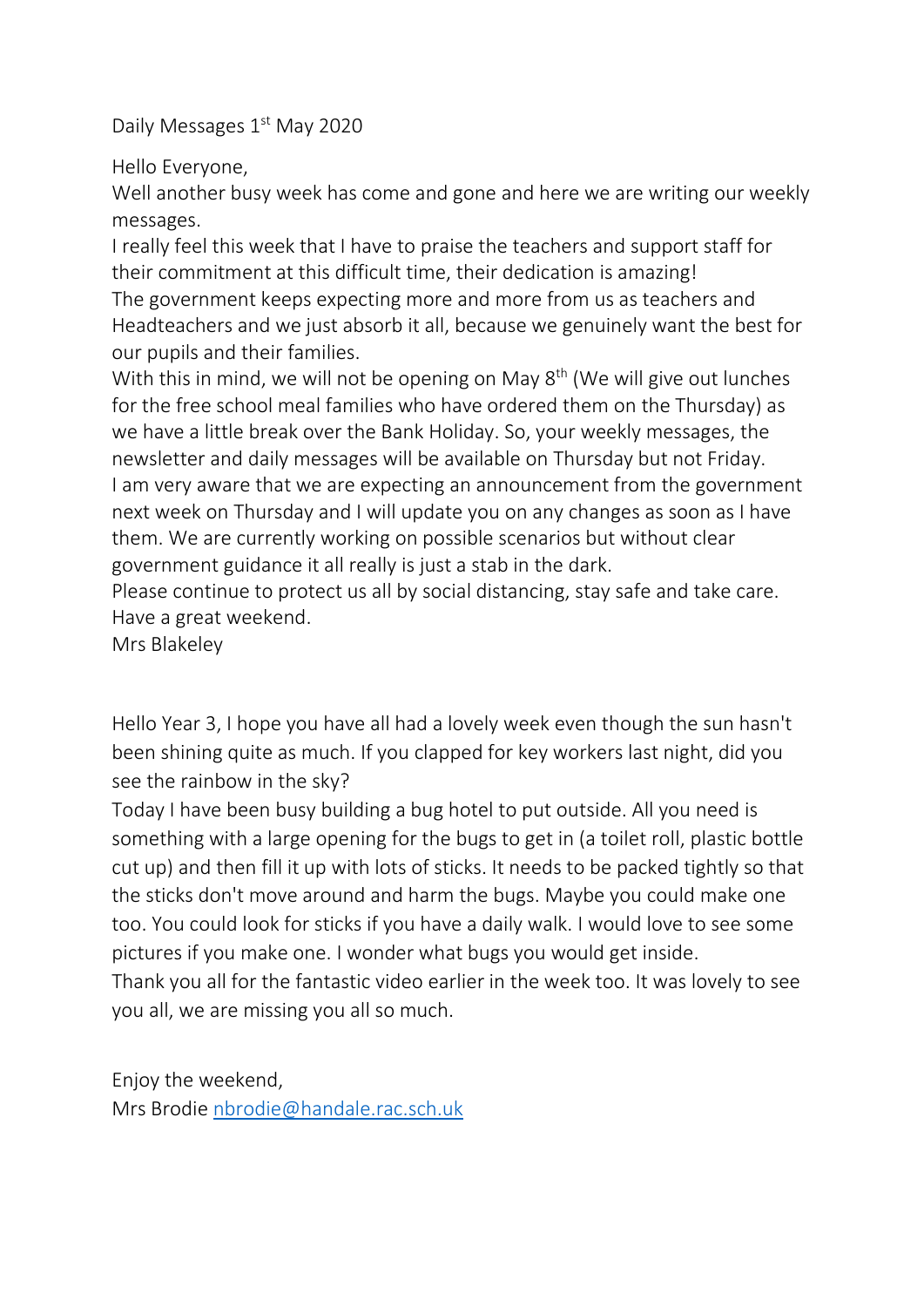Hi Year 4,

Hope you are all ok and ready for your weekend. I have spent nearly all day glossing and painting in the house and it is driving me crazy!! I have managed to do some other jobs too and we are going to go for a really nice long walk tonight.

Today is Friday, so I hope you have all completed your spelling tests. The weather hasn't been as nice this week has it? Let's hope the sunshine is back next week so we can go into our gardens.

Thanks to everyone who has been keeping me up to date with your learning, I appreciate it. You are all working really hard and this helps for when we come back to school.

Stay safe,

Mr Farrier [rfarrier@handale.rac.sch.uk](mailto:rfarrier@handale.rac.sch.uk)

Good morning Year 1,

How are you? How are you doing with your tasks? Are you keeping busy?

I hope you are well and taking care of yourself. It's important to look after yourself, by eating healthily, exercising and relaxing. I'm going to do yoga today to help me exercise and relax at the end of it. I've been cooking healthy food and walking every day to try and keep my body and mind fit. How are you keeping fit and healthy? Have you tried doing something new? Have you tried eating something new? I like tasting new food (there are some foods that I've tried once and never again!! Marmite was one of them...) and I will give most things a try. I like to think I'm adventurous! What plans have you made for this weekend? Are you going to do something different? I'm going to try and sort out some of the boxes I haven't unpacked since I moved in last year! It's been one of those jobs I keep saying I'll do later. I think now might be the time to just do it! Please keep sending me your pictures and messages. I do love seeing how you are and what you're doing.

Take care, stay safe and have a fabulous weekend.

Love, Miss Khanam xx [rkhanam@handale.rac.sch.uk](mailto:rkhanam@handale.rac.sch.uk)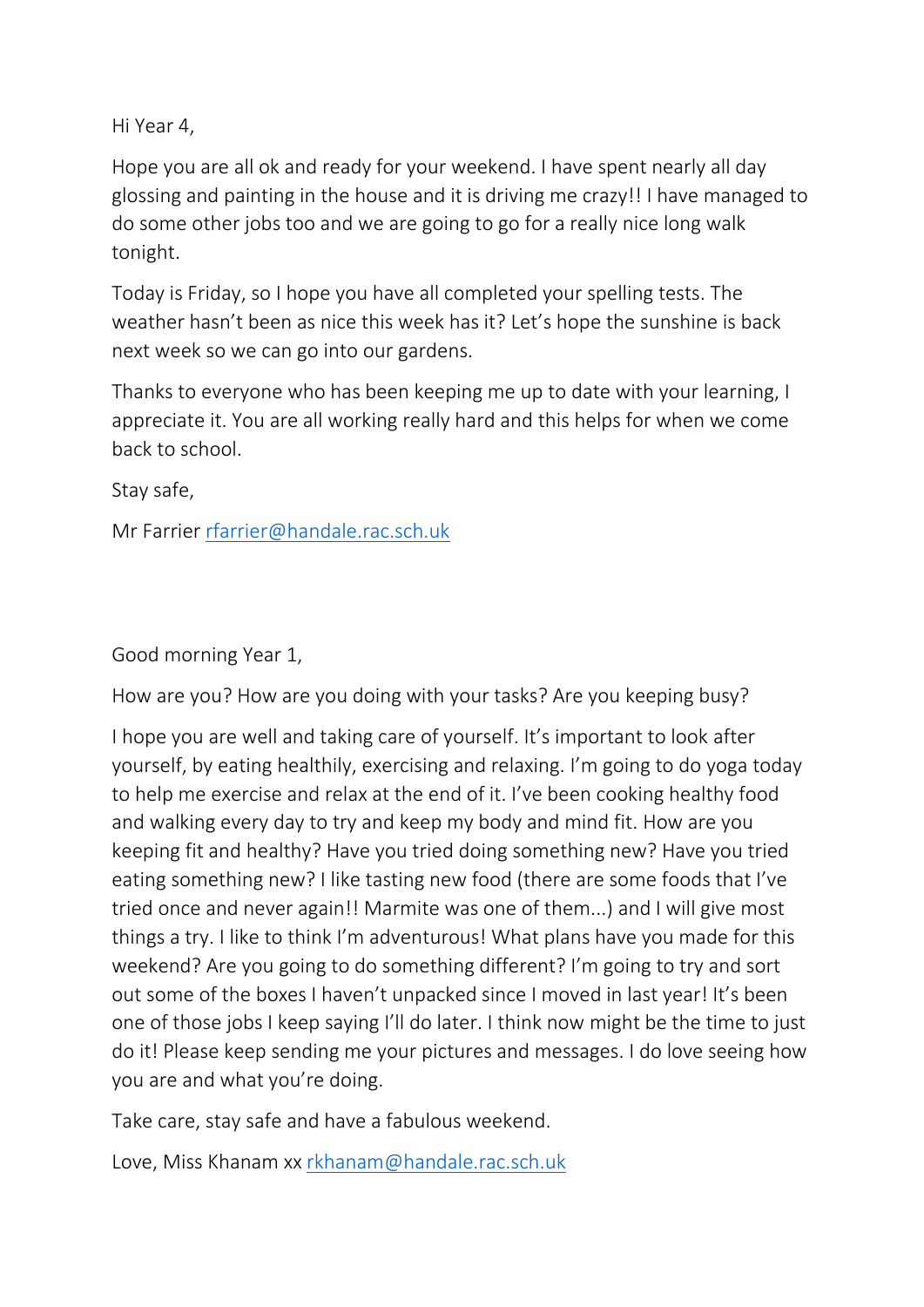Hello everyone! The weather has been a bit of a mixture, but that's good for everyone who has been planting things as we needed some rain. I even had to stand out clapping in the rain yesterday but didn't mind. Hope you are all ok and being good at home.

Miss Hood

Hello children,

So here we are again, the end of another week. Time certainly is going fast. Hopefully not too many more weeks before we are back in school. Hope you have all had a good week and have managed to get some work done. Miss you all. Stay safe all of you and I'll hopefully see you soon.

Miss Kendall x

[ekendall@handale.rac.sch.uk](mailto:ekendall@handale.rac.sch.uk)

Hello Year 5,

I downloaded a new book to my Kindle last night. It's a real page turner- I can't put it down. I hope you're making the most of your time away from school by enjoying some good books. It's great to spend some relaxing time reading and you can do it anywhere- on the sofa, in the garden, in the bath...

And don't worry if you've read all your books at home, here's a link to follow where you can download loads of ebooks for free.

<https://www.oxfordowl.co.uk/for-home/find-a-book/library-page/>

Let me know about the books you've been reading.

Stay safe,

Mr Bell

[lbell@handale.rac.sch.uk](mailto:lbell@handale.rac.sch.uk)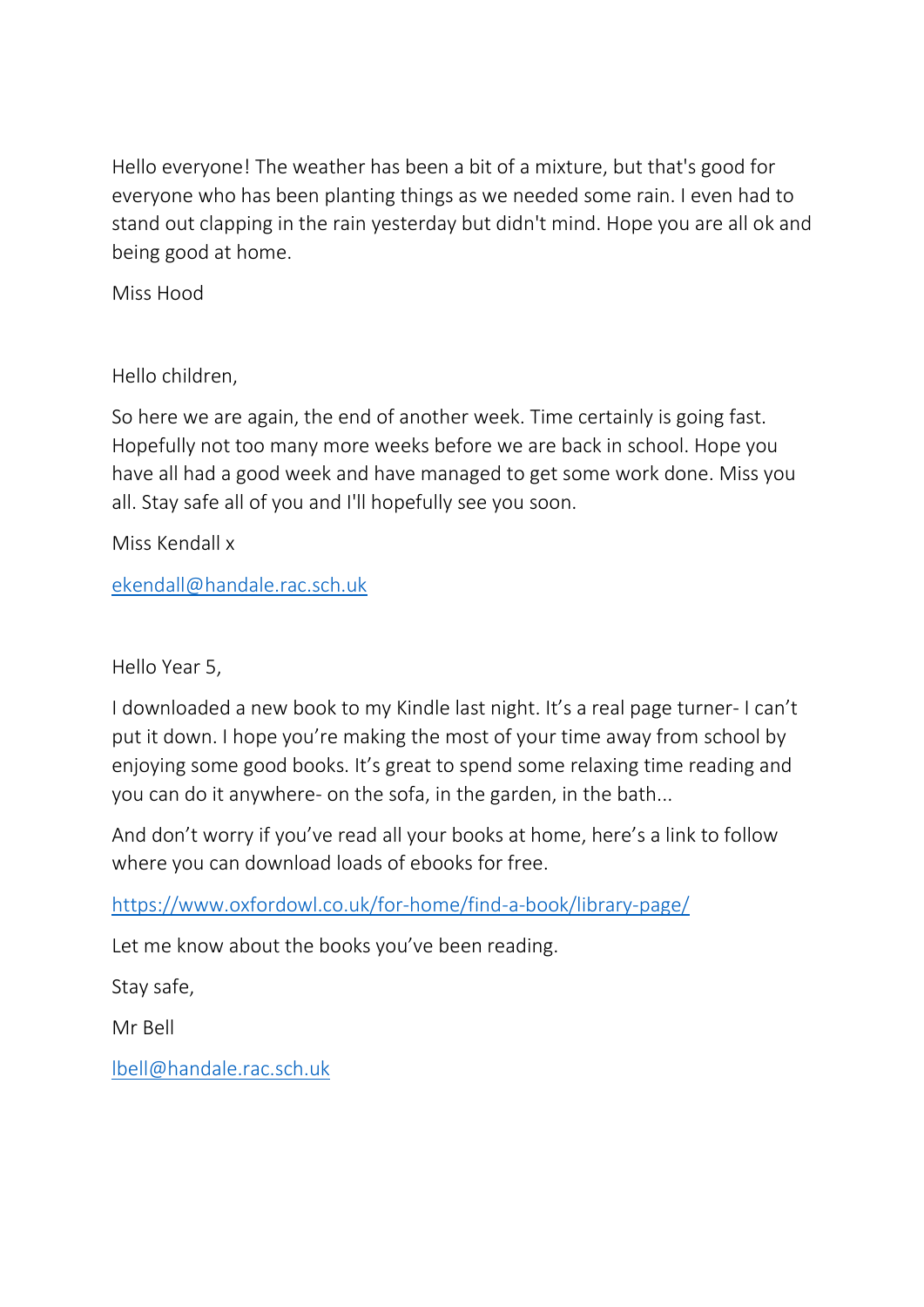Hello Reception Children

Here we are at the end of another week – fingers crossed we are closer to getting back to school and seeing all of our friends and smiling faces. We are in a new month now it is May not April anymore. I'm really hoping and praying that May is a good month when we all get back to school and see each other again.

This weekend I am going to take the plants from my greenhouse, peas, beans, beetroot, lettuce and cabbage and plant them out in the garden. I have kept them in the greenhouse because it gets really cold overnight. I think now it's time for them to get planted out as they are really big now! I also planted a lot of flower seeds and these are growing really well too! So maybe I will get all the baskets and tubs ready and plant them out! That sounds like a very busy weekend for me I wonder what you will be doing this weekend. Let me know when you can. You could draw me some pictures and send me them too.

Whatever you do this weekend the most important thing is that you stay home and please do not mix with any other people other than those who live in your house.

Take care of yourself and keep safe

With Love

Mrs Skirving xx [eskirving@handale.rac.sch.uk](mailto:eskirving@handale.rac.sch.uk)

Hello everyone,

I hope you are all ok and continuing to work hard. It's been nice coming into school and seeing some of you but I'm really looking forward to us all been back together very soon I hope. Keep being amazing, safe and strong and I look forward to seeing you all very soon.

Love Mrs Oakley xxx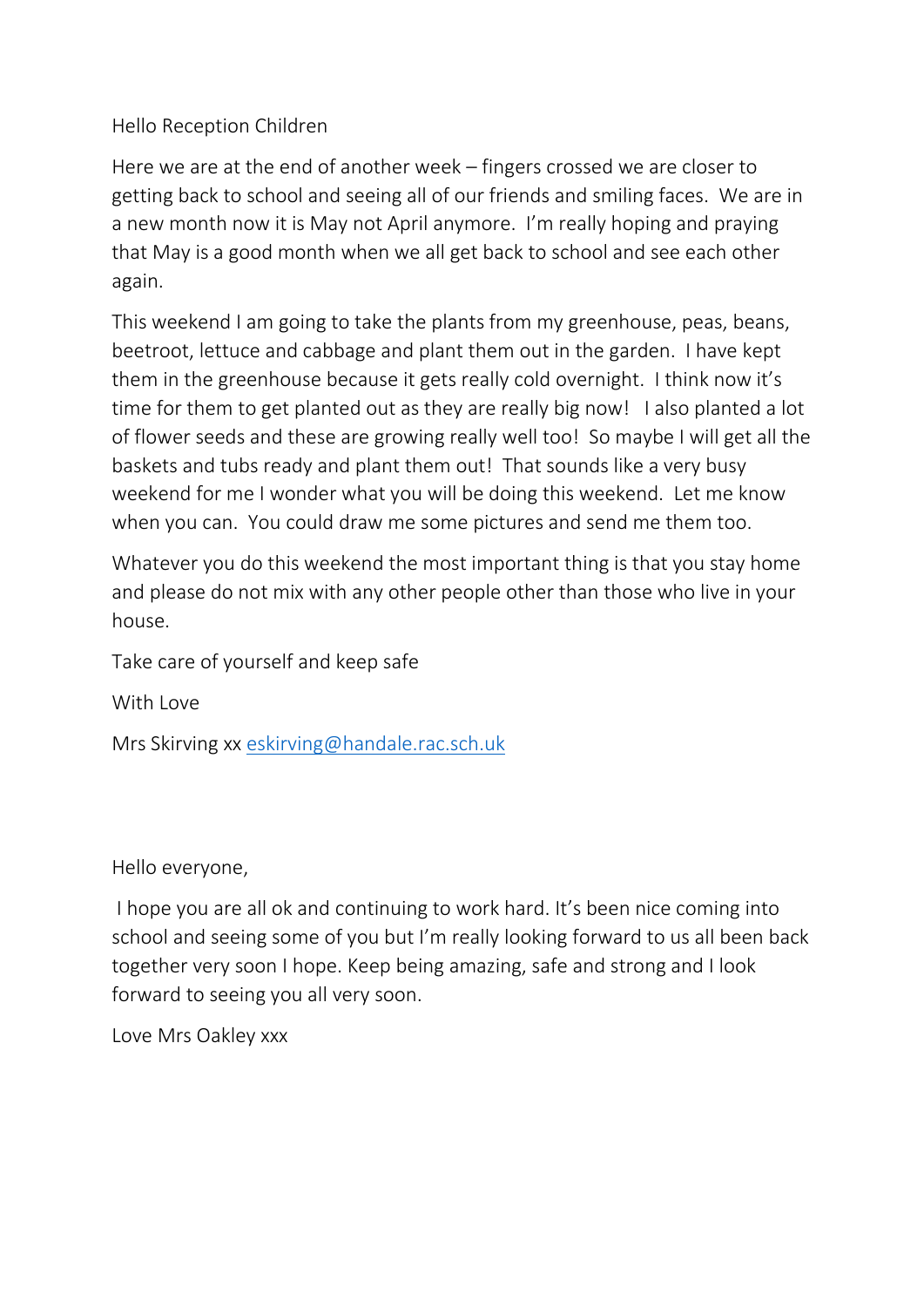# Hello Year 6

I hope that this daily message finds you all well. As we approach another weekend and as I won't be sending messages for a couple of days, I thought that I would send you some English ideas to keep you going. You may not choose to consider these over the weekend but you may choose to use them at other times to continue to develop your skills and maintain your interest in what is a fantastic subject. There are loads of opportunities to explore English outside of the curriculum during this and following this lockdown. English is an exciting subject - really exciting - and this is an opportunity to explore the subject in much more depth. I have a number of ideas here but I am going to start off with a handful initially and then send a few more ideas following the weekend.

- Audible <https://www.audible.co.uk/> have made loads of their audiobooks free during the lockdown period. A great opportunity to make use of this.
- Spotify <https://www.spotify.com/uk/> also has plenty of podcasts that, like audible, read books chapter by chapter.
- Brightly [https://www.readbrightly.com](https://www.readbrightly.com/) is a great website (and this is great for you mum and dad also) which is all about raising children who love to read. However, it also has good recommended reading lists and suggestions for books that children will love.
- Goodreads <https://www.goodreads.com/> has great lists of books with reviews separated into categories.
- Also, why not try setting up a book club with your friends. Choose a book, all of you read and then discuss via a forum of your choice.

Have a lovely weekend all of you and stay safe. Mr Emmerson [pemmerson@handale.rac.sch.uk](mailto:pemmerson@handale.rac.sch.uk)

Hi, everyone, I hope you're all staying safe, it was lovely to go into school and see some of you yesterday. Can't wait until we're all back at school, missing you all! Mrs Treloar x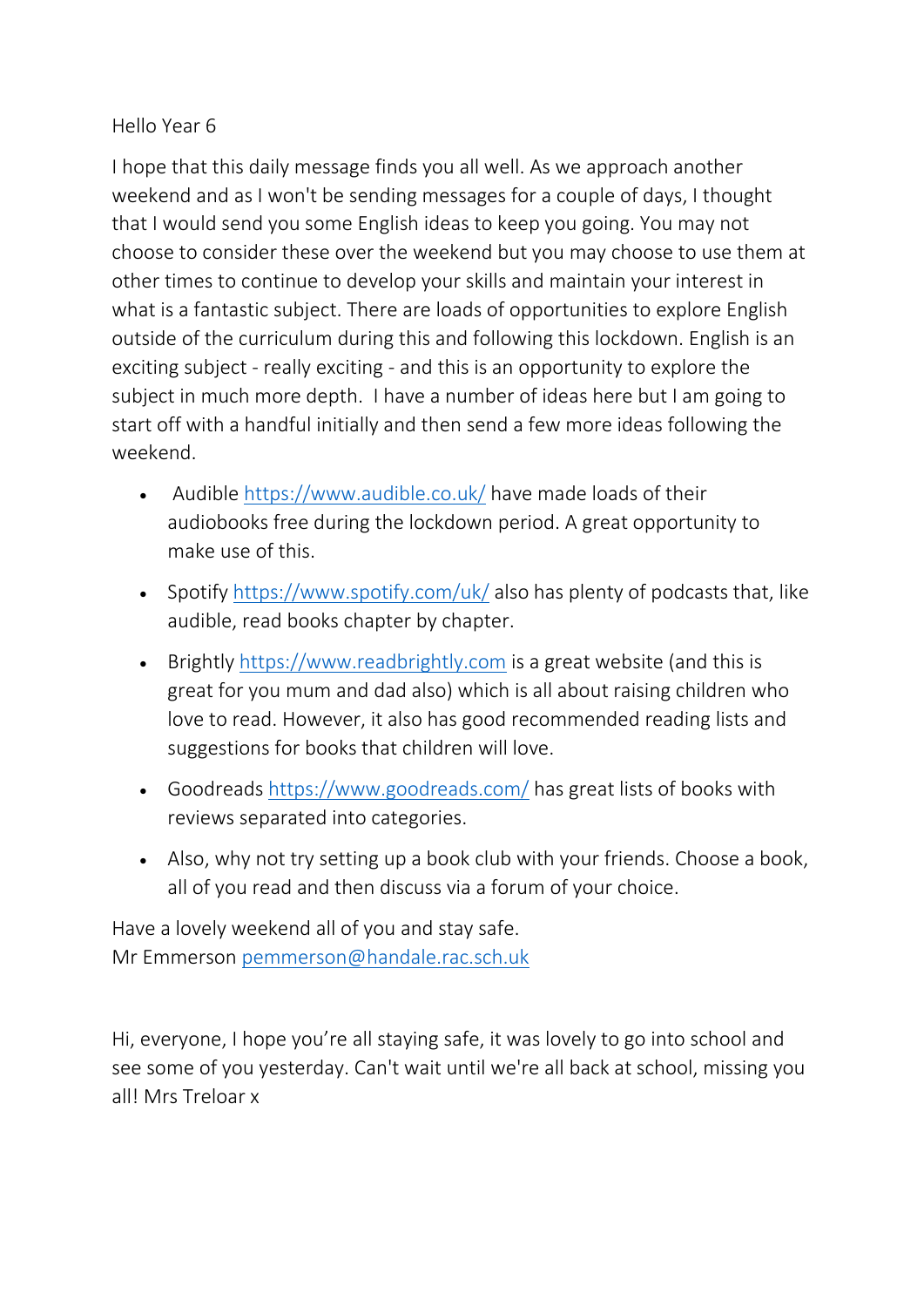Hello Year 2,

We are at the end of another week, I think time is going so fast! I can't believe it has been 6 weeks since we last enjoyed a day in school together. It is also the start of May today – as you know I love May because it is my birthday month and the start of summer. I wonder what May brings? Hopefully lots of sunshine and a plan of action for when we will return to school.

I hope you have all completed your spelling tests today, you are all super spellers and work so hard. Have a look at Mrs Porter's challenge which we put on facebook today, it is something different for you to complete. Well done to Archie who has already completed it and sent over some excellent work.

What are you missing about school? I am going to tell you what I am missing the most:

-Our daily story and sing song at the end of the school day;

-Your beautiful smiles and funny laughs;

-Your bubbly personalities and energy;

-Watching you learn, making your brain hurt and seeing how well you do on your challenges;

-Teaching you things and watching you strive to be the best that you can be;

- Most of all, I just miss you, I miss everything about you all!

Keep smiling, keep being amazing and most of all keep behaving for your parents and family – show them just how fantastic you really are. Remember if you need a chat or need any help with anything, please let me know.

Miss Price xxx [rprice@handale.rac.sch.uk](mailto:rprice@handale.rac.sch.uk)

Hello to all children at Handale.

Thank you for the marvellous video you made for us. It was really great to see so many happy smiling faces. You all look like you are having lots of fun and keeping safe and well. Continue keeping safe and working hard and playing harder! Lots of love Mrs Robinson.

Miss you all. X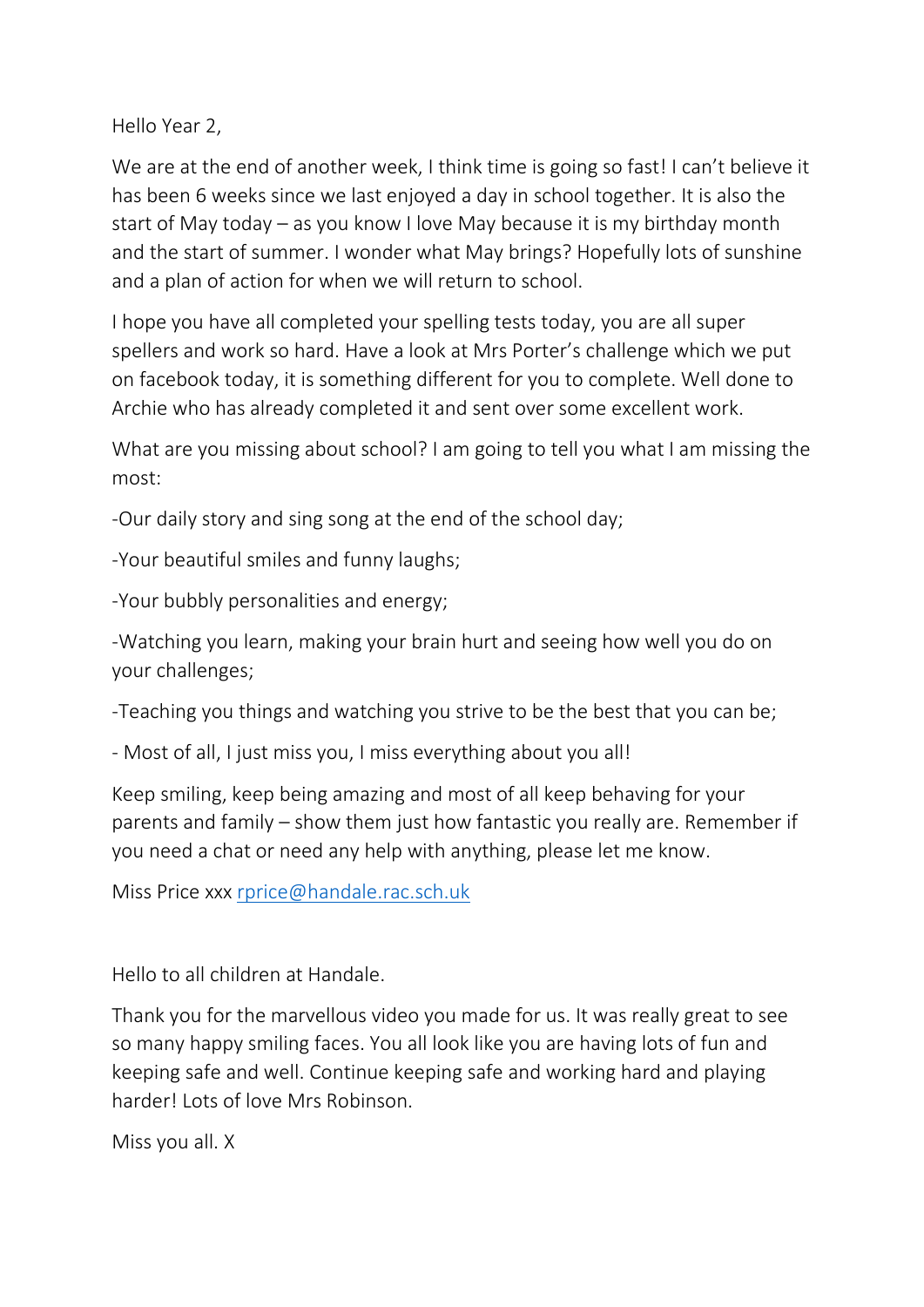Good morning,

I'm glad the suns out shining today! I hope you are all okay. How are you getting on with your new packs I would love to see some topic work? Have a good weekend and I hope you manage to get some fresh air and exercise.

Miss Tyson [styson@handale.rac.sch.uk](mailto:styson@handale.rac.sch.uk)

Hey Year 1's,

These weeks are flying by, I can't believe another one is over. I've had a very busy week painting the fence in my back garden, planting some lovely smelling lavender and cutting the lawn, so I've had lots of fresh air. I also had some learning to do as Miss Price keeps sending me jobs. I always start my morning with an hours exercise to wake me up and get me ready for the day. I must admit some days I feel like I can't be bothered and want to sit in my pjs and watch Disney + but I always make myself and feel lots better for it.

I hope you are managing to get your daily exercise in - remember it's good for your heart and brain, we learnt about this in Science. I'm sure you are loving spending time with your family and creating lots of lovely memories. Remember to keep learning (now and again) but most importantly have fun.

stay safe, hopefully see you all soon.

Love Mrs Darby

Hi everyone, I hope you're all keeping safe and not annoying your families too much, I hope you've all been working hard where you can and enjoying the lovely weather when you can too! Miss Price has told me you're all working hard and creating some amazing pieces of work! Stay safe and I hope to see you all soon.

Mr Cameron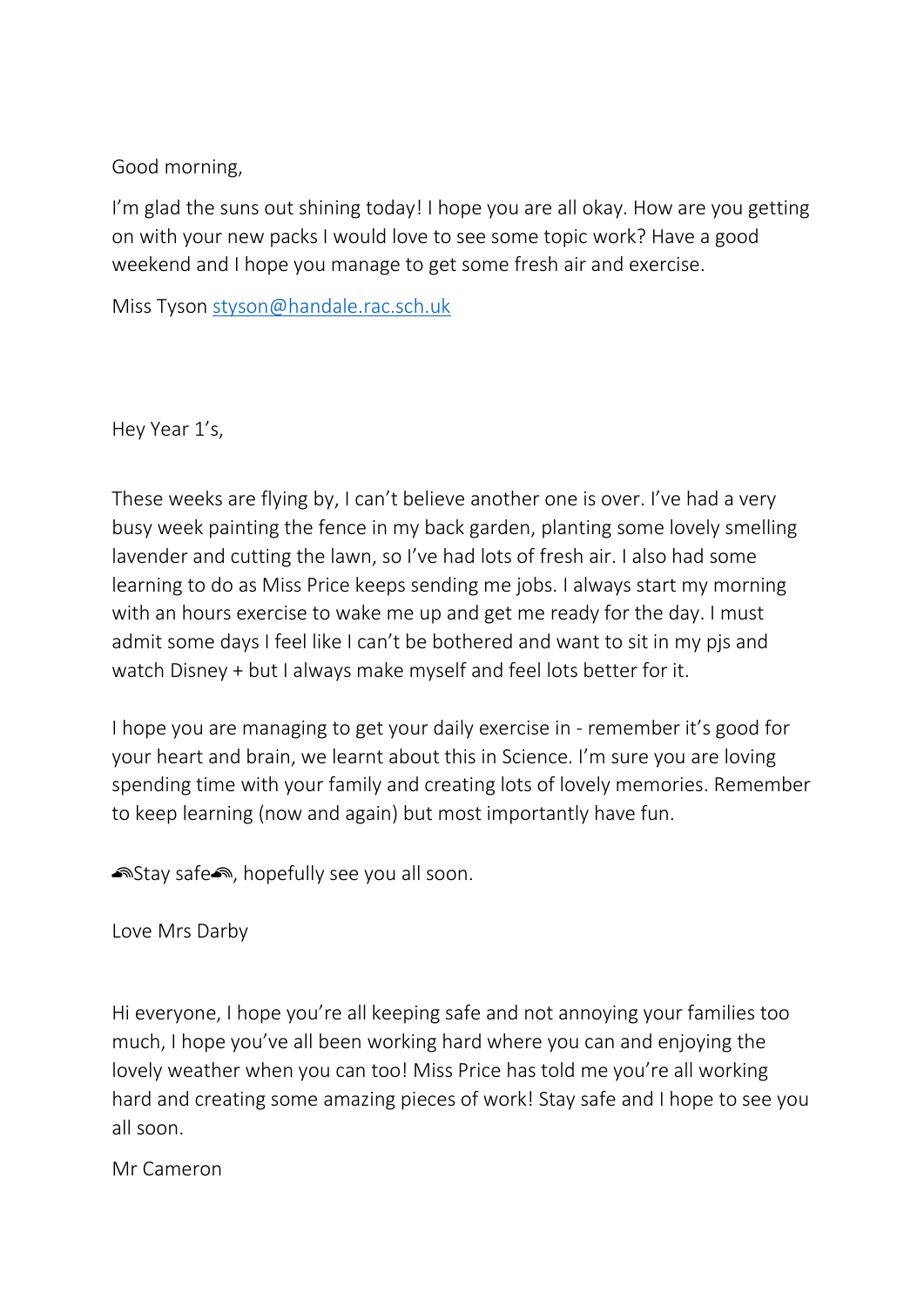# Hello Nursery Children,

Today we took a look at our pack for ideas to keep us busy. We turned our 'talking box' into a 'sounds box'. Mrs Lister filled the box with items that make a sound. We then turned the box saying the rhyme in the pack. Mrs Lister made the sounds of something in the box and we had to guess what was inside. The first sound was "meow", the second sound was "sssss" and the third sound was "quack". Can you guess what those things were? You could look at the photograph for a clue. The next sound is a little bit harder as it's still inside the box. See if you can guess what it is - the sound is "baa". Perhaps you could make a 'sounds box' and play the game just like us.

## Love from

Morning Floppy and Afternoon Floppy xx [clister@handale.rac.sch.uk](mailto:clister@handale.rac.sch.uk)



### Hi Year 3

I can't believe another school week spent at home has passed.

Today, I have had the pleasure of speaking to some of you on the phone. It's always nice to hear what you have been getting up to at home. There are a few of you who I have not managed to get hold of yet but don't worry, I will try and call again on Monday.

Have you seen the task I have set for the school about VE Day? It would be great to see some of your work on next week's newsletter.

Keep in touch.

Mrs Porter

[rprorter@handale.rac.sch.uk](mailto:rprorter@handale.rac.sch.uk)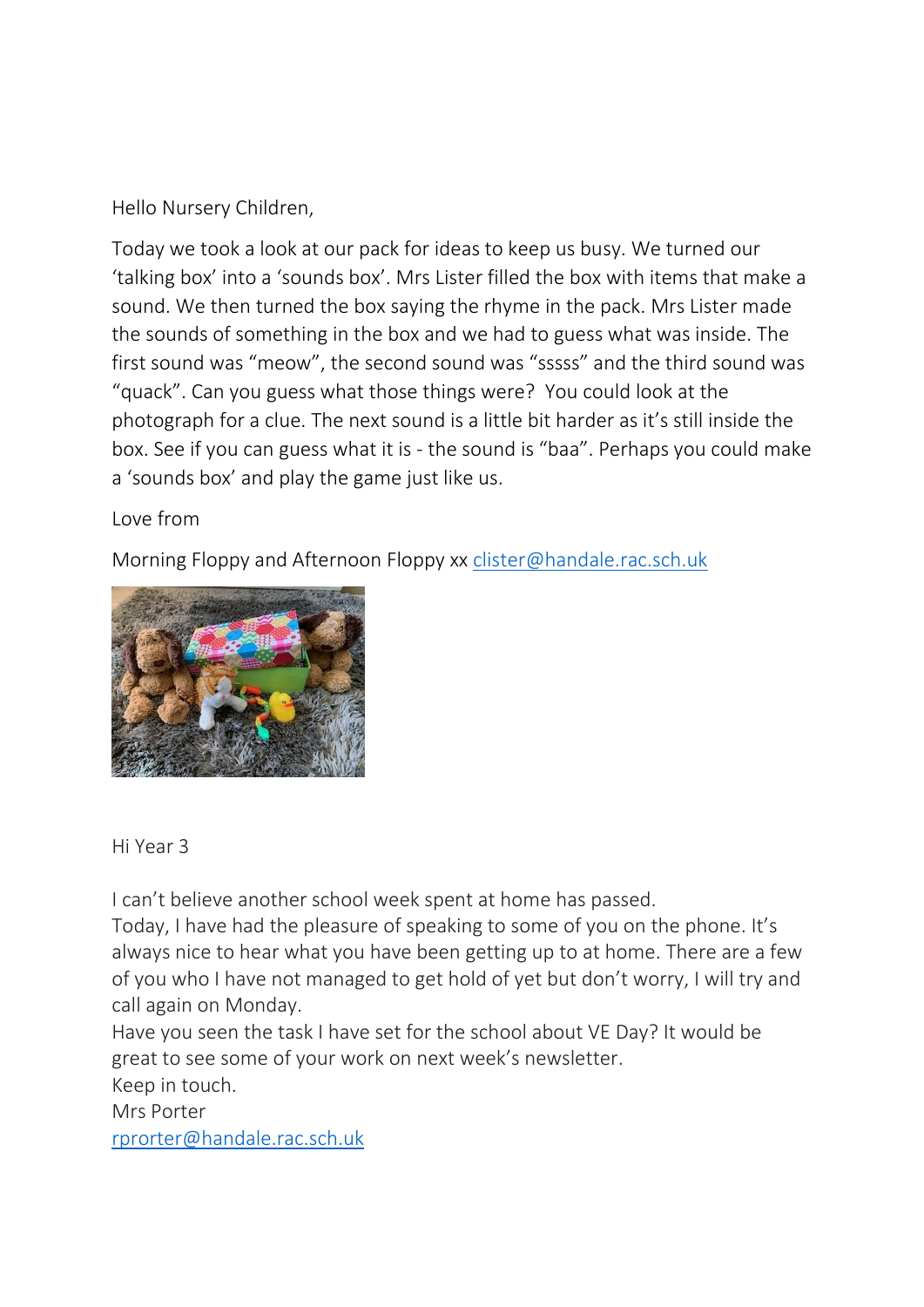## Hello everyone and hello May!

Here we are at the end of another week- I hope you're all doing okay! This week has flown by but I have tried to keep myself busy as much as possible. I went on a walk this week, collected some twigs and used my glue gun to stick them onto cardboard to make a heart that I've put up in my house! Perhaps you could make a picture with some twigs or stones you've collected on a walk? I'd love to see them if you do lsweeney@handale.rac.sch.uk Lots of love Miss Sweeney xxx

### Hi Pre nursery

Mrs Mallaby told me she had spoken to lots of you yesterday - I was so pleased to hear that you are all well and safe! I really enjoyed seeing some of you on the lovely video you and your parents made for us too! Have you all been finding lots of things to keep you busy? I've been reading lots of books with my little girl - she especially enjoys 'Spot the dog'. I wonder which book is your favourite at home?

Love from Mrs Dean xx

Hello nursery and pre nursery.

I hope you have had a busy week. I have had a quiet week at home with my cats Ollie and Chester. It was lovely seeing your faces on the video that you did. I miss you all and I'm looking forward to when we can go back to nursery and play with all the lovely toys that we have. Love Miss Reid x

Hello pre-nursery Hope you are all keeping well. It was so nice to get to speak to some of you this week. It was lovely to hear your voices.

I have been quite busy this week doing lots of school work. I have also been doing a special sewing job. My son Tom is a nurse who works at the hospital. Tom and his nurse friends needed some special bags to put their uniforms in. So I made some bags with foxes on, they were very pleased with them. Hope you've all had a busy week too.

Missing you all lots, love Mrs Mallaby x